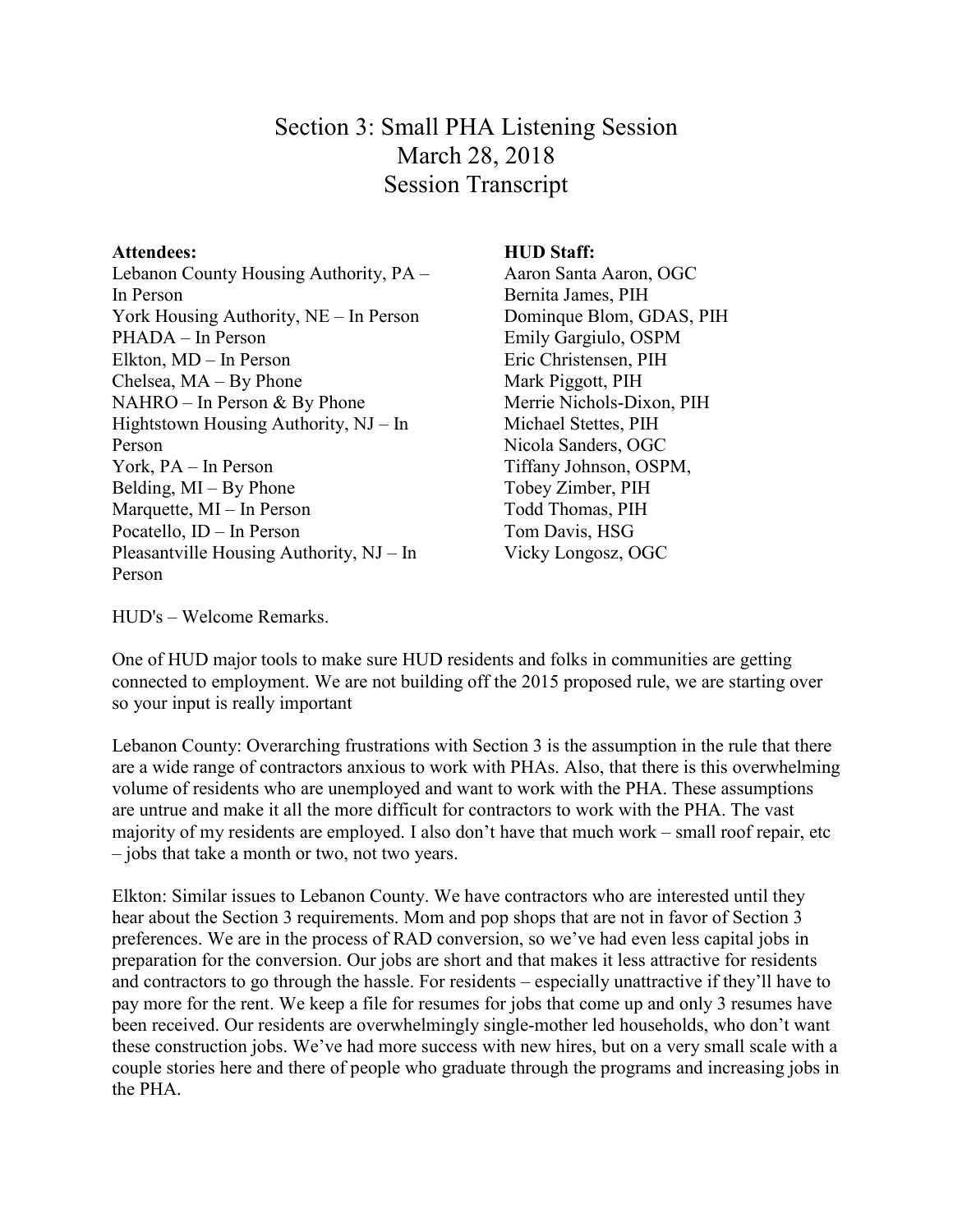Pocatello: We love the *idea* of lifting our residents out of poverty, and we all agree on that. But the challenge is we just put out an RFP for a \$150k roof project – and only received two applications. We too don't see a lot of contractors jumping to work with the PHA. Our residents are also employed, even if it's only part-time, they don't want to leave that work for a short gig. Our auditors came up with an idea for more shadowing/ apprenticing for our residents to expose them to the professional services work. It

Highstown: Noble purpose, but the 94 rule and 15 proposed rule are confusing and at times conflicting. The business registry is not very helpful – only one company in our area which claims to do everything (so not the highest confidence that they do anything!). We hire and train PH residents for our maintenance staff; less success with admin but some. One of our highest contracts is for landscaping – the last contract received 6 applications and then only one was willing to go through the effort of the Section 3 paperwork. Our "work able" residents (nonelderly, non-disabled) are working 30+ hours. Many may not be fully documented, that create another barrier for contractors.

York: Echo what everyone said. For Small PHAs we do not have enough contractors to overwhelm with all of the Davis Bacon requirements in addition to Section 3. It inevitably drives up the cost of our projects as we have to work with businesses that are bigger and further away. We only have 2 part-time and one full time staff. They end up having to help a lot of the contractors with all of the paperwork. And then we have to worry about the confidentiality of the paperwork if that staff is all residents. Most of our residents do not possess the skills to performs the tasks we need done. The FSS program is helpful for our residents. Question for HUD staff – what's the end goal? We should begin with the end in mind and work towards that. Because poverty is a tough thing and we need to be realistic about what we're working towards. People care about their friends, and staying

York: I've been here for a long time. In Dayton, OH in 94 we were very excited about this, but as the ED of a small PHA it's very different. It's not that contractors don't want to work with our residents, there's a liability to it. They've got specialized needs and tools that our residents are not trained to use. Contractors who have to hire these residents see it as an added expense. And residents in turn don't want to work with them.

Belding: Add to what York and everyone said. Very difficult to find contractors in my rural areas. The closest metro area is 20+ miles away, and when we give the jobs to contractors from this area it's much more expensive. The local contractors find enough local work and choose not to compete with the big metro businesses. Some contractors may even be embarrassed to admit they are a low-income contractor. I have 5 FTE (including myself). I was successful with finding a part-time admin staff who was a PH resident and who has received good job training, but those are limited successes. PHA facts: 140 PH unit – 110 of which are elderly, disabled. The rest are families who are working.

Chelsea: Echo everyone. The paperwork is daunting and not worth it for contractors or residents. Our FSS program is working, and we have to remember that the majority of our residents are working.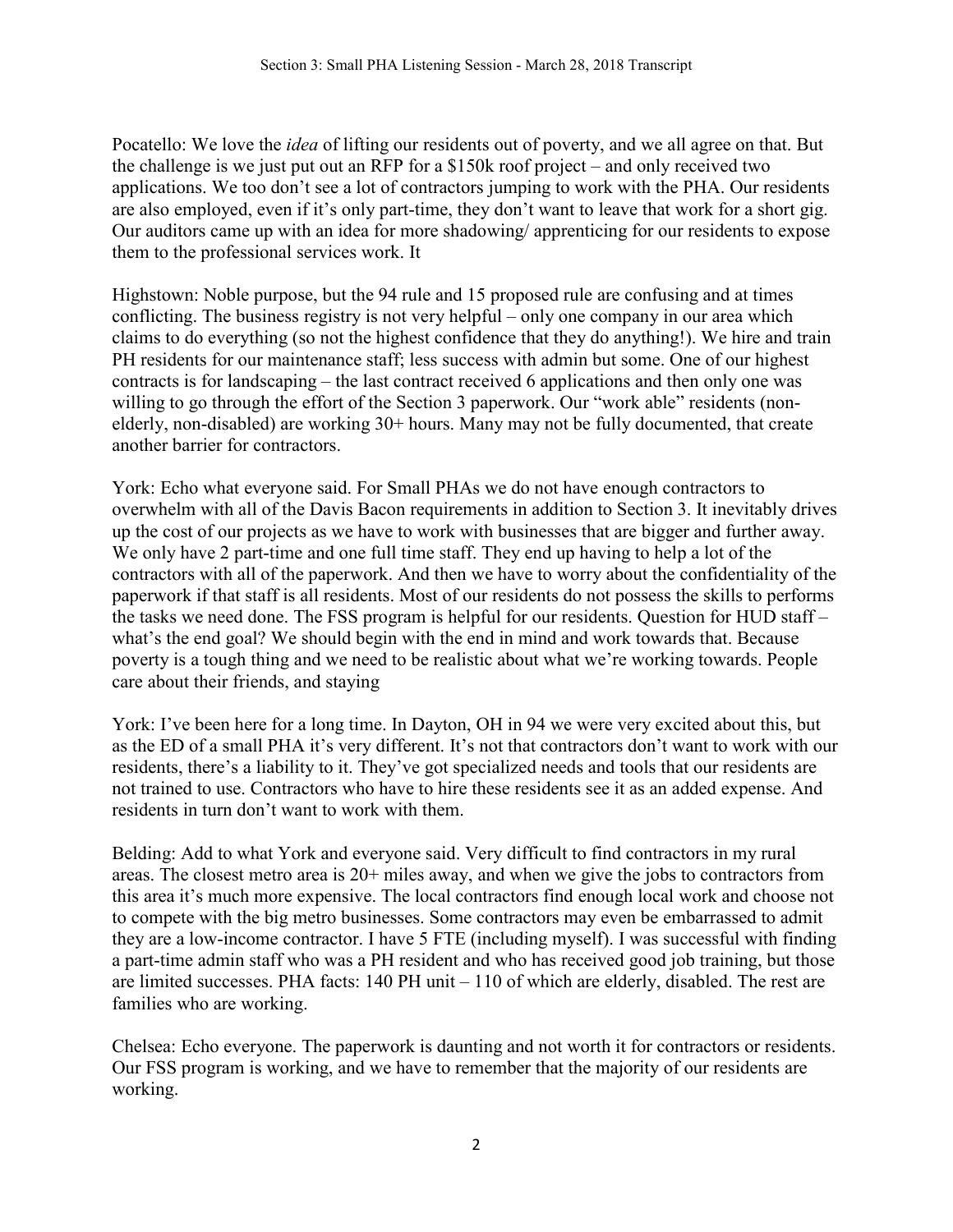#### **Can you all speak a little more about the reporting burden you experience?**

York: What's going to be acceptable for auditing? What does "the greatest extent feasible" mean? We don't know what supporting documents are necessary.

PHADA: When I worked at a small PHA, I had to make all my own forms. Outside of SPEARS reporting, HUD offers nothing.

Lebanon/Highstown: There's already a ton of paperwork on wage rates/certified pay role for Davis Bacon! No one wants to bid.

Belding: Our residents also don't want to report how much they were previously making.

York: We're all carrying this out differently now, and because these are self-created forms, there's a big issue in continuity.

Highstown: The complexity of the rule is not helpful. Make a one page rule about what we should do, a simple threshold, get rid of SPEARS and make the compliance work carried out by auditor.

York: I don't have an auditor. I would not be able to meet most of these thresholds. Do we put a dollar amount on that "greatest extent" standard? Or effort?

Bryan: For our highly specialized, more expensive contracts, we can't find the Section 3 contractors.

York: There should be a threshold that kicks in Section 3 requirements.

Sharon: Perhaps a dollar size of contract or percentage.

York: Unions also create a big barrier for us. You have to go through a standard path, with apprenticeship to work on our projects.

#### **Can you all explain what is driving the confusion about the paperwork?**

Many: What will meet "the greatest extent feasible" standard.

#### **Is that just a function of HUD not having a consistent direction? Historically has FHEO come in and dinged people for not meeting the standard?**

Pocatello: The risk of a mark.

PHADA: SPEARS reporting does not convey the effort going in to this compliance. I do not say the solution is make a burdensome reporting.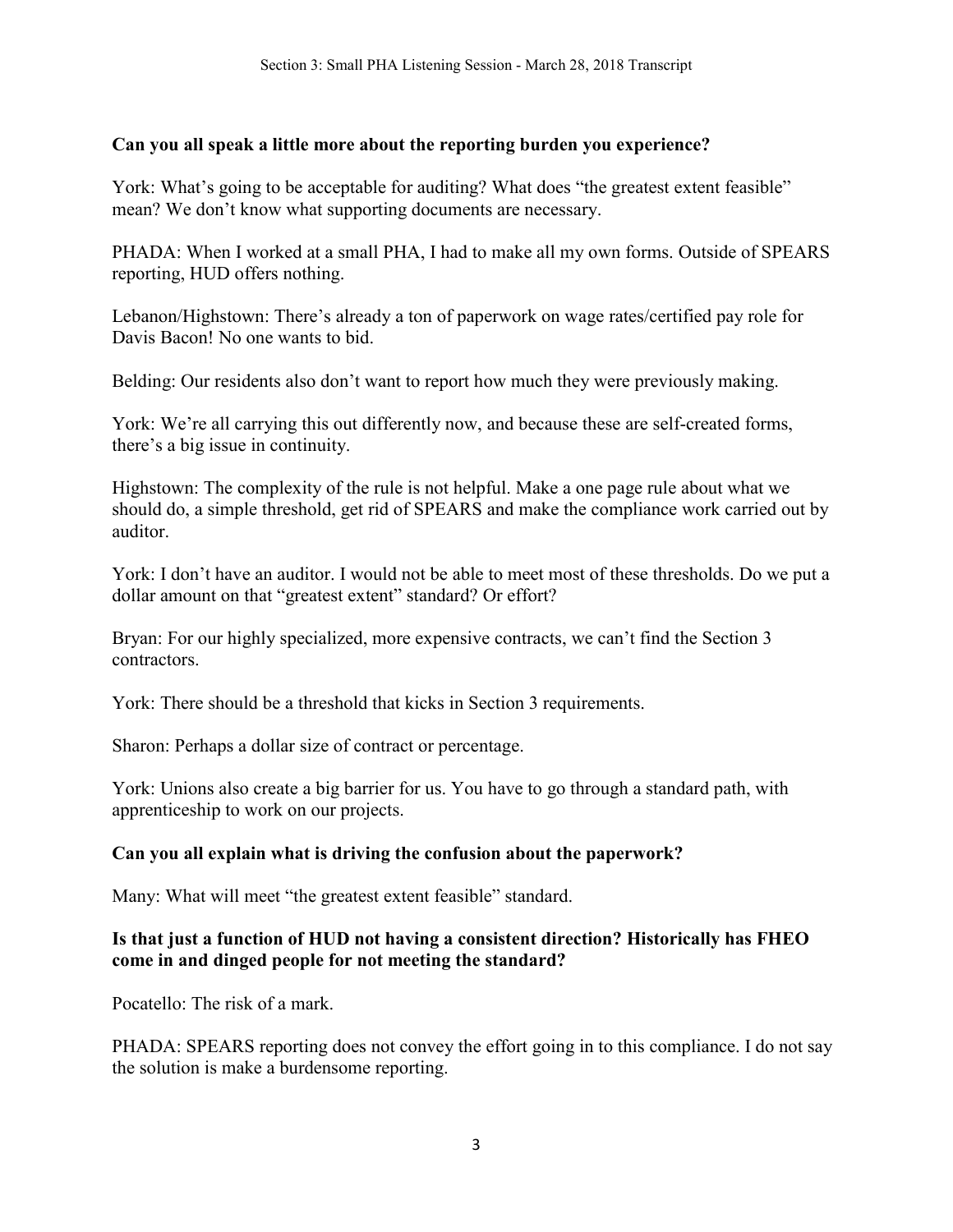NAHRO: The audit should be the one to capture the greatest effort, when safe harbor not met.

Marquette: Maybe some flow chart to show how effort is being made?

## **Would that kind of form to prove effort and reduce reporting reduce the burden or unattractiveness to contractors?**

York: Our contractors really don't want to give information on their employees and our contractors are not experts on paperwork. They want to do plumbing and landscaping.

## **We've been asked to explore shifting to hours of employment instead of new hires for Section 3 data tracking and goal setting. It appears this would be more consistent with Davis Bacon hours tracking. What do you think?**

Pocatello: Proposal makes sense, but at first blush most EDs don't like. I surveyed many of them (including those that do Section 3 really well) in advance of coming here, and heard it feels very much like tracking work requirements for residents (for community service) and it's very burdensome. They are not in favor in hours instead of hires.

Marquette: How will this interact with the thresholds of Davis Bacon.

York: Why don't we separate things for small and large PHAs? Give me a simple form that provides a checklist. Also, I think you may run in to some misrepresentation of hours. One contractor sent me his whole payroll and my resident worked 40 hours, but only 10 of the those were for the PH project.

## **What is the number? 250 units? 550 units? A dollar amount?**

York: Dollar amount shifts too much from year to year, and we need to be realistic about what things cost nowadays.

Sharon: Why don't we use the CDBG threshold of \$250k?

Georgi: We should standardize this and make it very specific.

PHADA: PHAs with 550 units of less represent only 10% of the federal program.

Pocatello: I agree with Georgi we need to be very clear and specific about the unit and/or dollar threshold. Sometimes I am a small agency and sometimes I am not.

Bryan: HUD should focus on the PHAs/entities that can meaningfully generate jobs and contracts, and small PHAs cannot do that.

York: I don't even have the volume of tenants who are interested in it.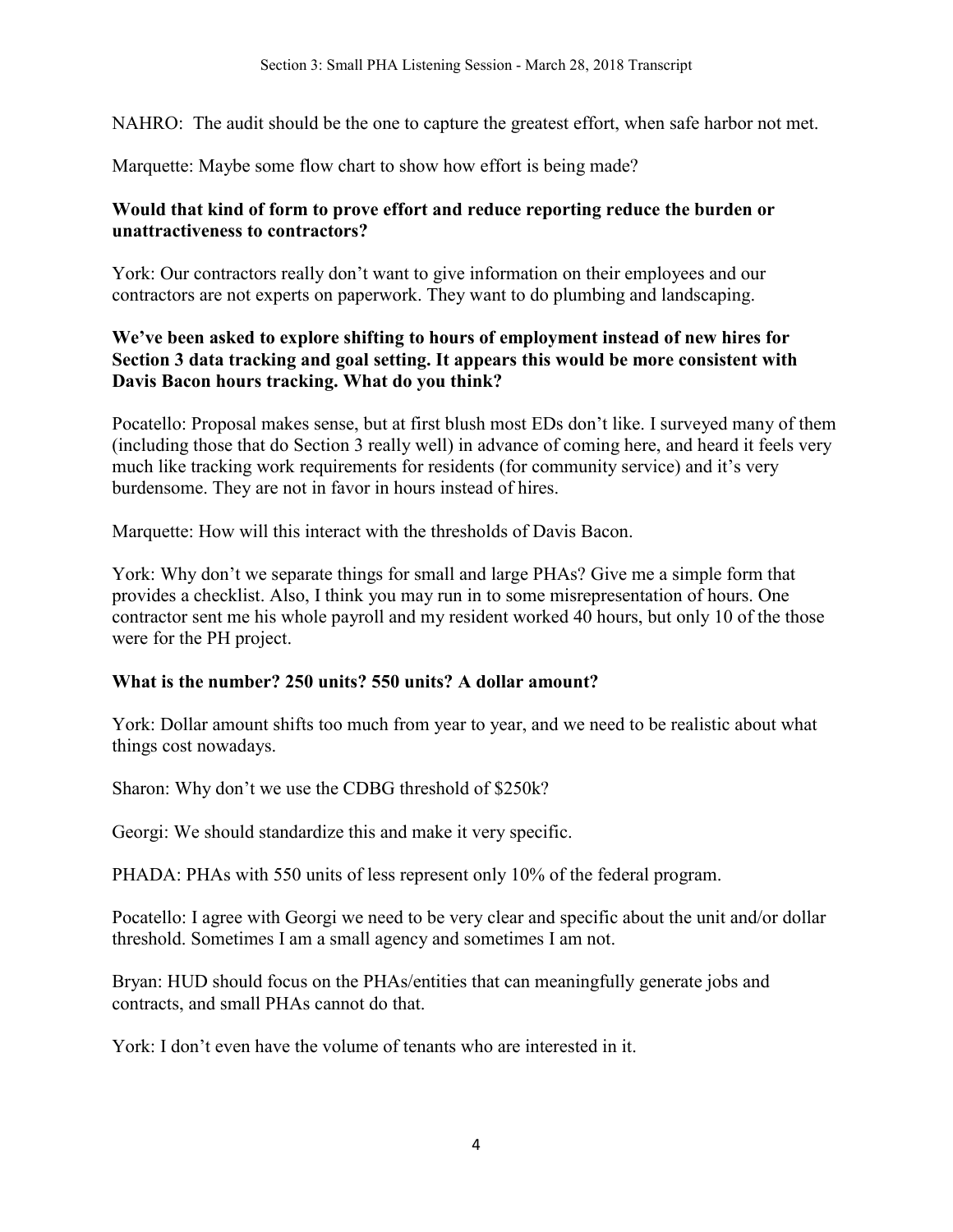Pocatello: To that point, hires are much more cut and dry than hours with the residents we do have.

Sharon: Hours could be a threshold too.

York: And unit size, we have to have unit size. And then we need the guidance or standardized form.

Pocatello: But that form needs to capture the actions that are currently not tracked. The true effort that our very dedicated staff are making but aren't currently captured by SPEARS.

Highstown: my residents are gainfully employed

Tiffany: When would make the most sense to fill this form out?

Pocatello: We prefer annually over project completion.

Bryan: And as possible, combine it with other annual reporting, such as the PHA Plan (York agreed).

Highstown: Or with audits, for those of us who are audited. But all of this is confused by the complexity of the rule, that makes the implementation of this rule so different from place to place.

Sharon: You should think about the burden of reporting/compliance for the field office as well. Will this be something simple enough for them to review as well?

Pocatello: I think the greater success of bringing people in the workforce is demonstrated through the FSS program rather than Section 3.

Joanne: The rule mentions trainings programs in addition to jobs. Do you have success stories on training opportunities?

York: Our community is focused on agricultural training, which we connect our residents to. Also a vocational training program at our school. But we are not running any of those programs, we just don't have the money.

Bryan: We could direct Section 3 contracting dollars into a fund that could support training or scholarships for rent. It would inevitably raise the cost of the bid and be capital fund dollars redirected to this purpose, though.

York: Our agency is entering an MOU with Career link to connect our residents to a referral system to pre-employ screening and training.

Elkton: we are fortunate to have funding for a jobs specialist at our agency who is making the connections between local employers and our residents.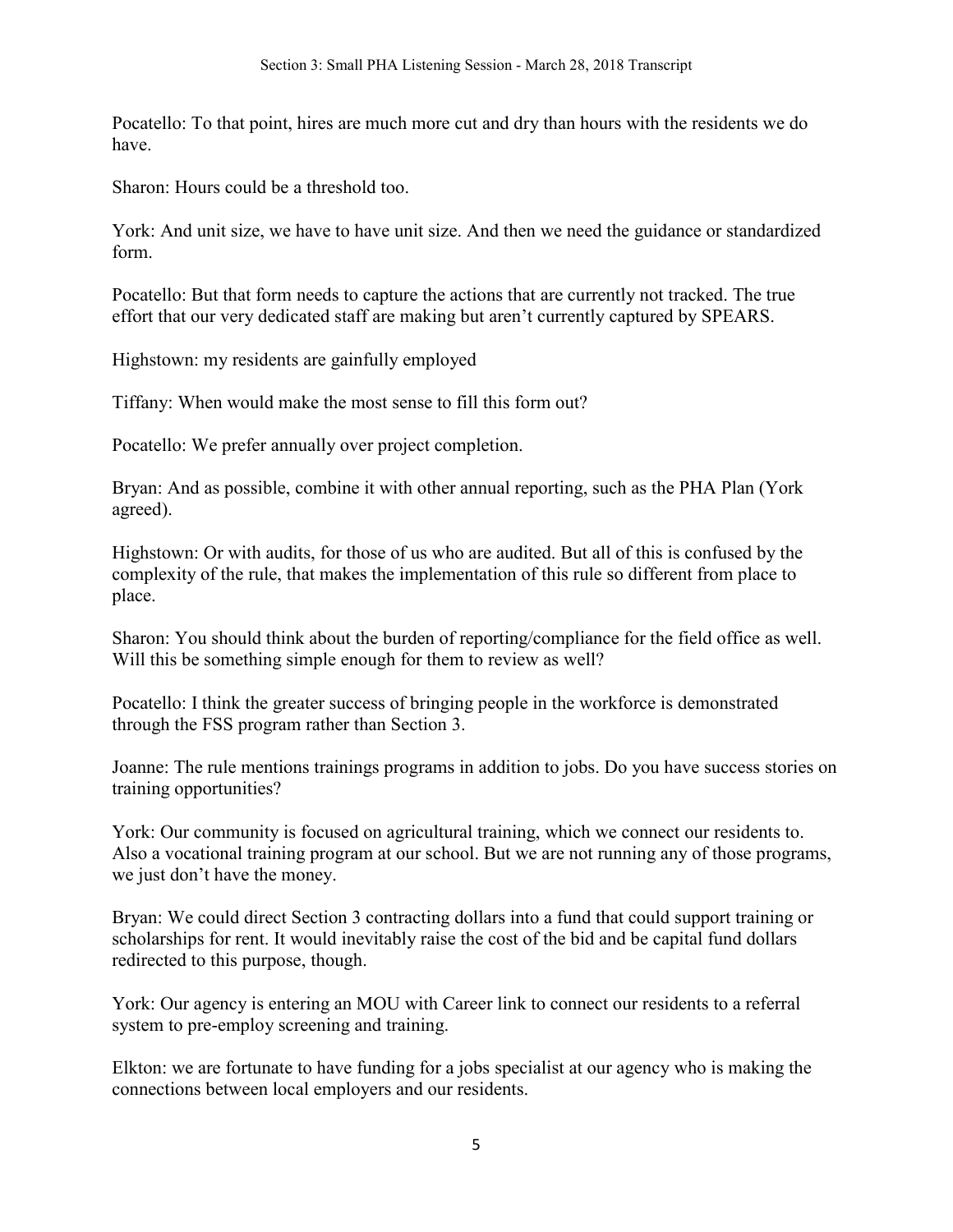Pocatello: Those kinds of coordinators are critical to those connections, and they are funded through FSS and ROSS, not Section 3. And those programs have not been opened to new applicants in a while.

Bryan: Is this rule just too old? The world has changed since 1994.

Pocatello: Well it comes back to what is the goal? Is it to get people employed? If so, FSS and ROSS are doing a lot more in that regard than Section 3. So lets focus on funding those.

York: it would be great if this could be incorporated into our FSS tracking!

Sharon: We use stipend employees too, provided a \$200 stipend.

Tom: And those folks would be captured better in an hour tracking than a hires tracking, correct?

Pocatello: They don't work on an hourly basis, they have duties and set stipend.

York: But remember we don't have any tracking of the incidentals – of a resident who has an accident and can't work, but the simplification – small vs. large PHAs, and a safe harbor form/checklist of simple efforts.

## **What about resident businesses?**

Lebanon: Told the success story of a woman who was cleaning and the PHA helped her to start her own business which was great, but then she moved out of the area and we lost our Section 3 cleaning lady!

Marquette: Remember the diversity of "small PHAs." Some of us just have PH, others are working with LIHTC and MFH. Some just don't have the

## **How do you all define local?**

York: The locality who created us. We served a 500 square mile radius.

Belding: We have different radiuses for PH and HCV. Three agencies have 1-2 square miles jurisdiction.

# **What about if a goal is to hire locally for projects? What radius should we use then?**

PHADA: Any of those locality requirements are going to increase your cost and burden for contractors.

York: we have very low unemployment, we actually have a surplus of jobs right now. And every additional burden you add to hiring for a Section 3 job, you disincentivize residents to come to these jobs.